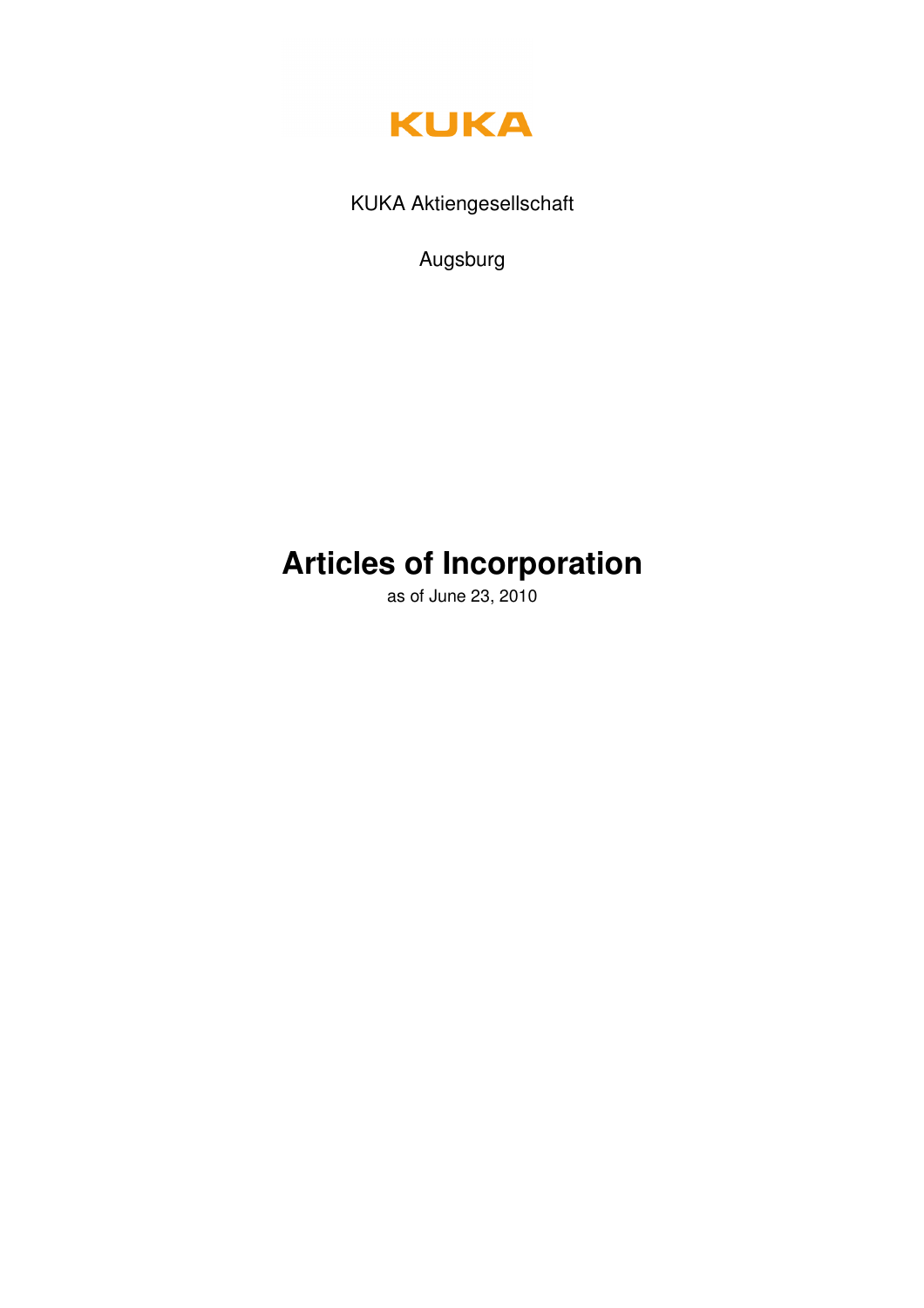# Articles of Incorporation

of KUKA Aktiengesellschaft

# A. GENERAL PROVISIONS

# ARTICLE 1

#### COMPANY NAME, REGISTERED OFFICE AND TERM OF INCORPORATION

- (1) The stock corporation has the company name **KUKA Aktiengesellschaft** and its corporate seat is situated in Augsburg.
- (2) The term of incorporation is not limited to a certain period of time.

# ARTICLE 2

# CORPORATE PURPOSE OF THE COMPANY

- (1) The company manages a group of companies in Germany and abroad, which primarily conduct business as follows:
	- Development, design, manufacture, sales and maintenance of industrial robots and robot-based products and applications, as well as other handling systems and trade in products in the aforementioned fields,
	- Development, planning, design, manufacture, construction, sales, operation and maintenance of systems, including industrial systems, machinery and tools used in assembly and manufacturing, as well as trade in products in the aforementioned fields,
	- Provision of all types of services, in particular in the field of property and building administration, data processing, human resources and leasing for commercial enterprises.
- (2) The company itself may also become active in the business fields described in paragraph 1. It is entitled to participate in all businesses and take any steps necessary in connection with the purpose of the company or that it deems beneficial; in this respect it is also authorized to found, purchase or acquire an interest in additional companies. The purpose of the company is further to acquire the necessary fixed assets and equipment to manufacture and sell and trade in the items described in paragraph 1. The company can integrate companies in which it holds an interest under a common management or restrict itself to the administration of such companies.

# ARTICLE 3

#### NOTIFICATIONS

All notifications of the company shall be published in the electronic Federal Gazette (elektronischer Bundesanzeiger).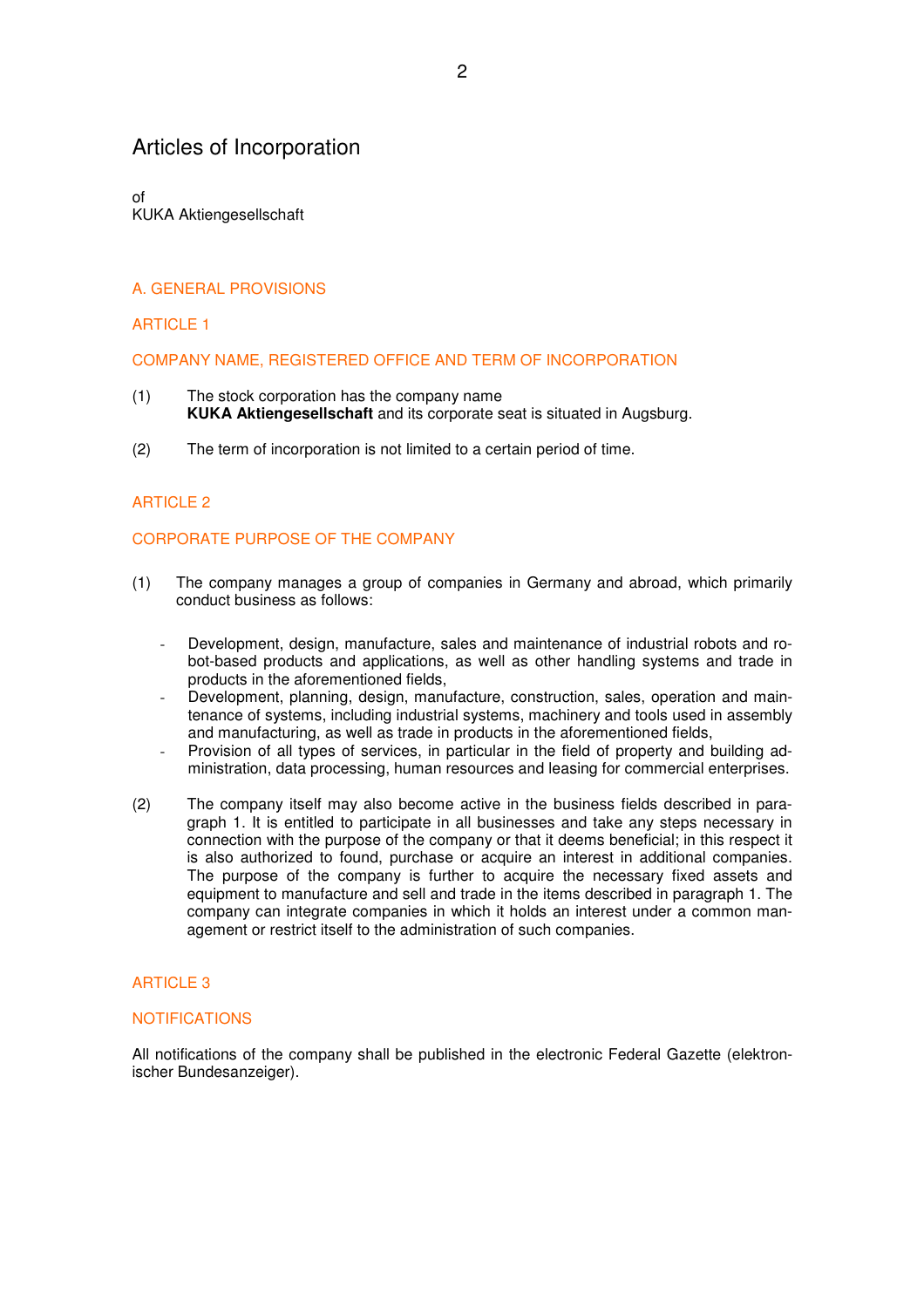#### B. SUBSCRIBED CAPITAL AND SHARES

# ARTICLE 4

#### SUBSCRIBED CAPITAL

(1) The subscribed capital of the company amounts to  $\epsilon$  88,180,120.60 and is divided into 33,915,431 non-par value shares (shares). Global share certificates are permissible.

The shareholders do not have a claim to have their shares embodied in certificates.

- (2) The shares are issued to the bearer.
- (3) In the case of the issuance of new shares, the commencement of the participation in profits may be determined in derogation of Section 60 para. 2 of the German Stock Corporation Act (Aktiengesetz - AktG).
- (4) The Executive Board, with the approval of the Supervisory Board, shall determine the form of the share certificates and of the dividend and renewal coupons.
- (5) Subject to approval by the Supervisory Board, the Executive Board is authorized to increase the company's share capital once or several times until April 28, 2014 by up to EUR 15,479,879.40, by issuing new shares in exchange for cash contributions or contributions in kind (Authorized Capital II).

The shareholders shall be granted subscription rights. However, subject to approval by the Supervisory Board, the Executive Board is authorized to exclude fractional amounts from the shareholders' subscription rights.

The Executive Board, subject to approval by the Supervisory Board, is also authorized to exclude subscription rights in the case of capital contributions in kind for the purpose of acquiring companies, parts of companies or an interest in companies or other assets. The Executive Board is further authorized, subject to approval by the Supervisory Board, to exclude shareholder subscription rights to the extent required in order to grant subscription rights for new shares to holders of warrants or conversion rights or holders of convertible bonds issued by KUKA Aktiengesellschaft or its subsidiaries, to the extent to which such holders would be entitled upon exercising their warrants or conversion rights or upon fulfilling their warrant or conversion obligations. The Executive Board is authorized, subject to approval by the Supervisory Board, to stipulate other details regarding the capital increase and its execution, in particular with respect to share rights and the terms and conditions related to the share issue.

(6) Subject to approval by the Supervisory Board, the Executive Board is authorized to increase the company's share capital once or several times until April 28, 2015 by up to EUR 7,607,587.00, by issuing new shares (Authorized Capital III). The shareholders shall be granted subscription rights. However, subject to approval by the Supervisory Board, the Executive Board is authorized to exclude fractional amounts from the shareholders' subscription rights and to exclude shareholder rights if the capital increase takes place in conjunction with the acquisition of companies or parts of companies or shares in companies or other assets (including payables owed by the company to third parties). Subject to approval by the Supervisory Board, the Executive Board is further authorized to exclude shareholder subscription rights upon utilization of the authorized Capital III in exchange for cash contributions, once or several times, in an amount not to exceed ten percent of existing share capital at the time of coming into force and at the time at which this authorization is exercised, so that the new shares can be issued at a price that is not significantly lower than the price of the Company's shares trading on the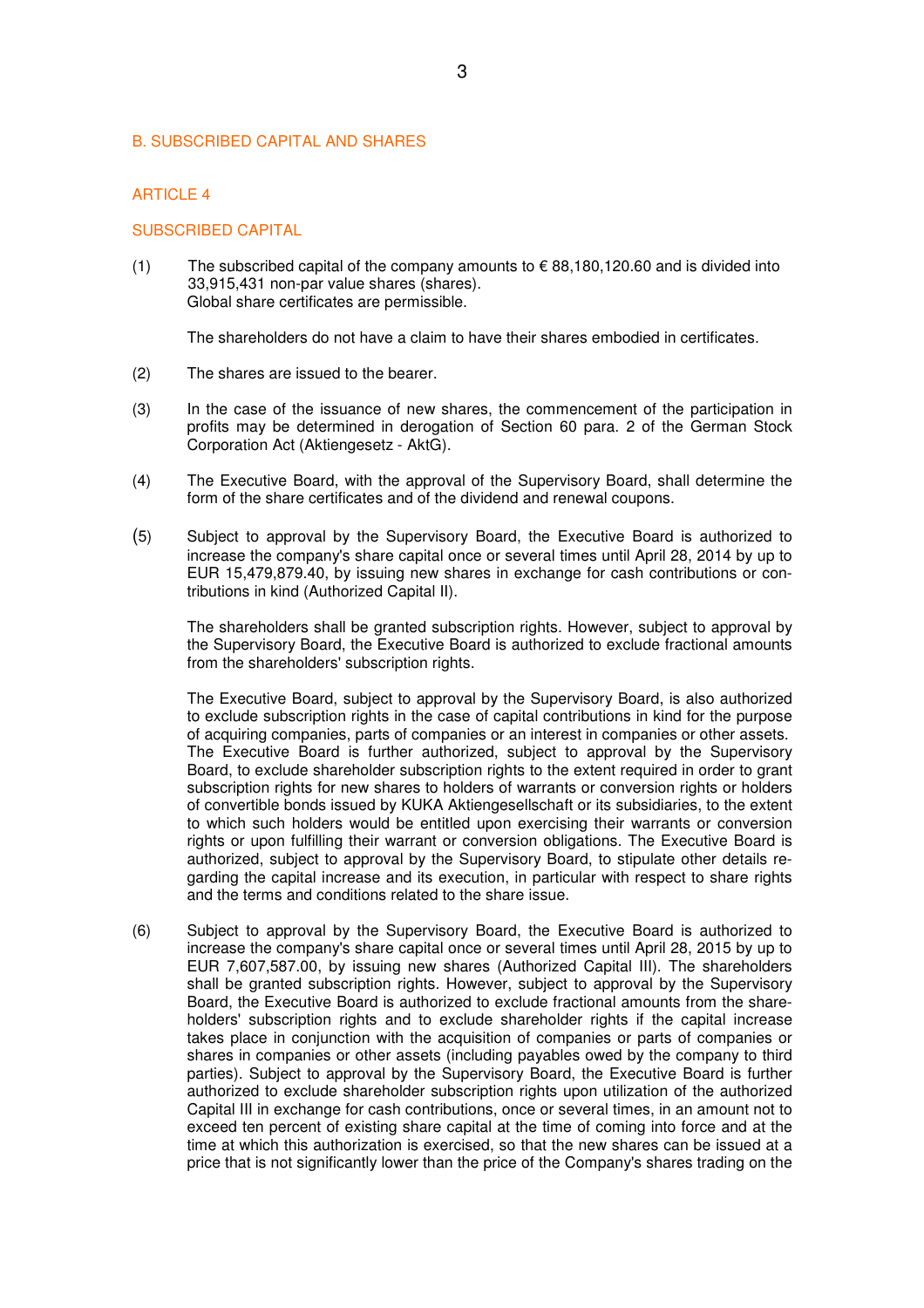stock exchange at the time of finalizing the new share issue price. Shares acquired as a result of the authorization by shareholders at the Annual General Meeting of April 29, 2010 and/or sold as a result of this authorization pursuant to Section 71, para. 1, item 8, clause 5 of the German Stock Corporation Act (AktG) in conjunction with Section 186, para. 3, clause 4 of the AktG count toward the aforementioned ten percent threshold. Furthermore, shares used to service warrant or convertible bonds, participation rights or income bonds or a combination of these instruments, provided these instruments were issued as a result of an authorization by shareholders at the Annual General Meeting of April 29, 2010 pursuant to the appropriate application of Section 186, para. 3, clause 4 of the AktG, also count toward the aforementioned ten percent threshold. The Executive Board is authorized, subject to approval by the Supervisory Board, to stipulate other details regarding the capital increase and its execution, in particular with respect to share rights and the terms and conditions related to the share issue.

(7) Share capital is conditionally increased by up to EUR 19,500,000 through the issuance of up to 7,500,000 new shares. The conditional capital increase is only carried out to the extent that option and/or conversion rights are exercised by the holders of option and/or conversion rights attached to convertible bonds and/or equity warrant bonds issued by the company or its directly or indirectly majority owned companies in Germany or abroad on or before July 4, 2008.

The new shares participate in the profits as of the beginning of the financial year in which they are issued by virtue of the exercising of conversion or option rights.

(8) Share capital is conditionally increased by up to EUR 18,200,000.00, divided into up to 7,000,000 bearer shares (Conditional Capital). The conditional capital increase will only be carried out to the extent that holders or creditors of option or conversion rights or conversion or option obligations exercise their option or conversion rights in exchange for cash for options and or convertible bonds, participation rights or income bonds (or a combination of these instruments), issued or guaranteed by KUKA Aktiengesellschaft or a dependent Group company of KUKA Aktiengesellschaft as a result of the authorization granted to the Executive Board by shareholders at the Annual General Meeting of April 29, 2010 until April 28, 2015, or, to the extent they were obliged to exercise their conversion or option rights, fulfill their conversion or option obligations, or to the extent that KUKA Aktiengesellschaft exercises its option to wholly or partially grant shares of KUKA Aktiengesellschaft instead of paying the monies due, provided no cash settlement or treasury shares or shares of another listed company are used to service the bonds. Furthermore, new shares are issued according to the conditions of the aforementioned authorization resolution at the option or conversion price to be determined respectively. The new shares participate in the profits as of the beginning of the financial year in which they are issued. The Executive Board is authorized, subject to approval by the Supervisory Board, to define the further details of execution of the conditional capital increase.

# C. CONSTITUTION AND MANAGEMENT OF THE COMPANY

### ARTICLE 5

# CORPORATE BODIES

The company's corporate bodies are:

- 1. The Executive Board
- 2. The Supervisory Board,
- 3. The Annual General Meeting of Shareholders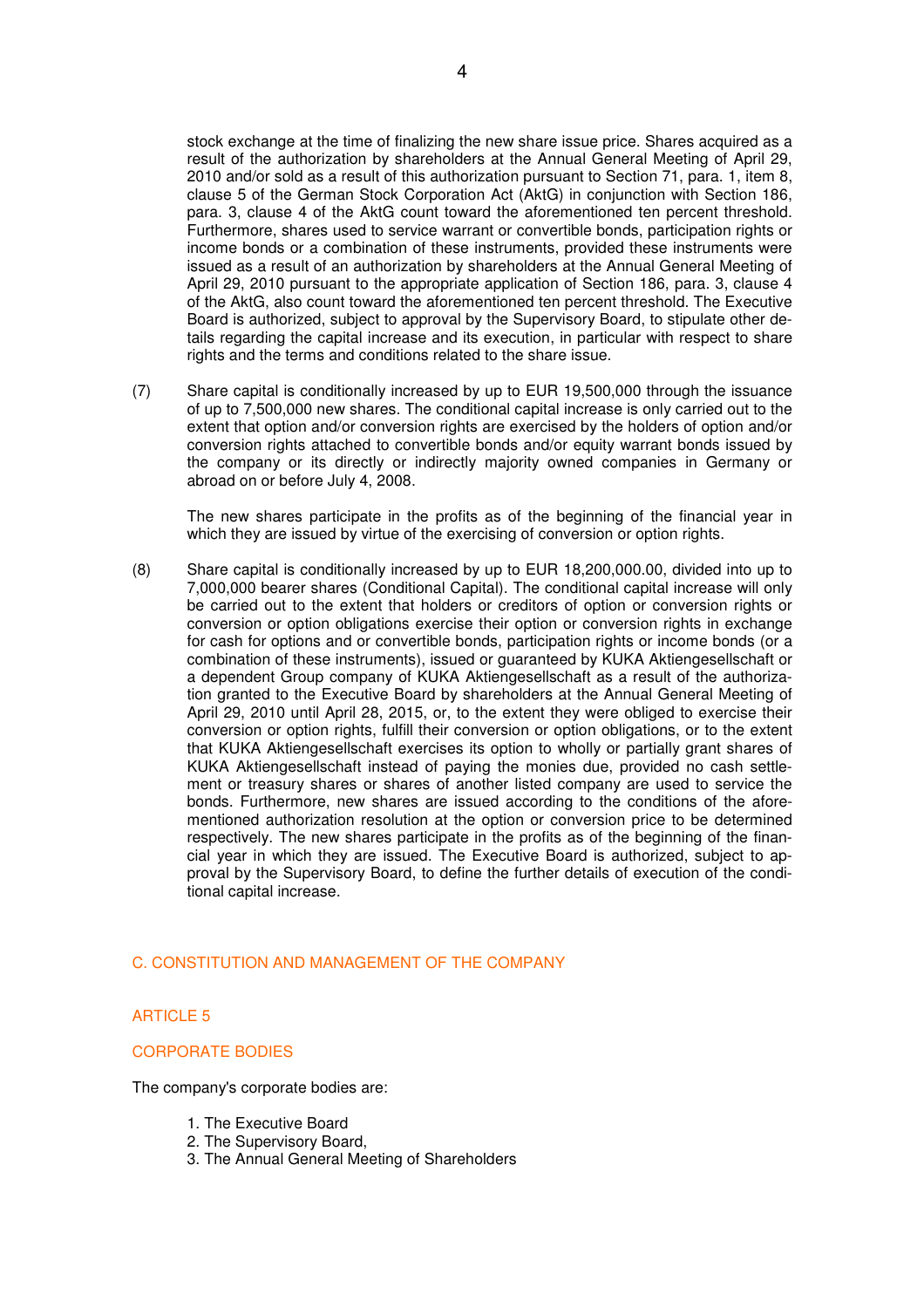#### I. EXECUTIVE BOARD

# ARTICLE 6

#### COMPOSITION OF THE EXECUTIVE BOARD

- (1) The Executive Board shall comprise at least two persons. It is permissible to appoint deputy members of the Executive Board who have the same rights as the regular members of the Executive Board with regard to the representation of the company vis-à-vis third parties.
- (2) The determination of the number of members and the appointment of the regular and deputy members of the Executive Board, the conclusion of the employment contracts and the revocation of the appointment are made by the Supervisory Board, as is the appointment of a member of the Executive Board as Chairman of the Executive Board and, as the case may be, of other members of the Executive Board as Deputy Chairmen of the Executive Board.

#### ARTICLE 7

#### RULES OF PROCEDURE AND RESOLUTIONS OF THE EXECUTIVE BOARD

- (1) The Executive Board unanimously lays down rules of procedure for itself and provides for the allocation of responsibilities taking into account the employment contracts of the members of the Executive Board.
- (2) The resolutions of the Executive Board shall be adopted with majority of the votes cast. In the case of a parity of votes, the vote of the Chairman of the Executive Board, if he is unavailable the vote of the Deputy Chairman of the Executive Board, if applicable, shall be decisive. If several Deputy Chairmen of the Executive Board have been appointed, it shall first be the vote of the First Deputy Chairman and, if he is unavailable, the vote of the Second Deputy Chairman of the Executive Board which is decisive.

#### ARTICLE 8

#### LEGAL REPRESENTATION OF THE COMPANY

The company shall be legally represented by two Executive Board members or by one Executive Board member jointly with an authorized signatory (Prokurist).

# ARTICLE 9 RESTRICTION OF THE MANAGEMENT AUTHORITY OF THE EXECUTIVE BOARD

The Executive Board is under an obligation toward the company to observe the restrictions which have been determined by the Articles of Incorporation or the Supervisory Board in respect of the scope of the authority for the management of the company or which result from a resolution of the Annual General Meeting of Shareholders pursuant to Section 119 AktG.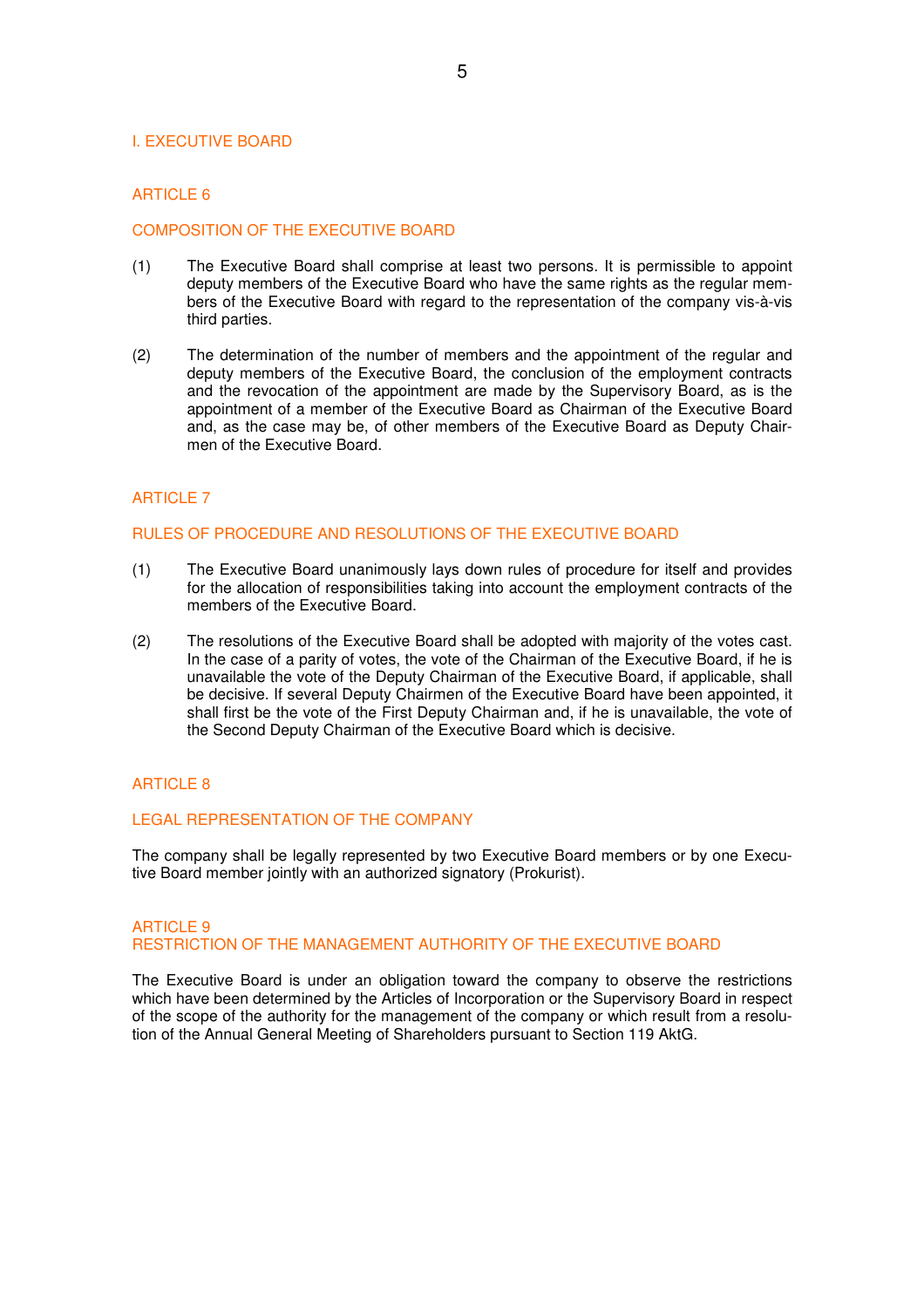#### II. SUPERVISORY BOARD

# ARTICLE 10

## COMPOSITION OF THE SUPERVISORY BOARD

- (1) The Supervisory Board shall comprise twelve members, namely six members who are appointed by the Annual General Meeting and six members who are appointed in accordance with the Co-Determination Act (Mitbestimmungsgesetz).
- (2) Provided the Annual General Meeting at the election does not stipulate a shorter term for individual members to be appointed by it or for the entire Supervisory Board, the members of the Supervisory Board are appointed for a term until the close of the General Meeting which resolves on the ratification of actions for the fourth financial year after the term of office commenced. The financial year in which the term of office commences is not included.
- (3) Substitute members may be appointed for the Supervisory Board members of the shareholders who replace Supervisory Board members of the shareholders retiring early from the Board in an order stipulated at the time of their appointment.
- (4) If a Supervisory Board member is appointed to replace a retiring member, then his term of office shall last for the remainder of the term of office of the retiring member. If a substitute member replaces the retiring member, then his term of office shall expire at the close of the Annual General Meeting in which a new election takes place, however, at the latest upon expiry of the term of office of the retiring Supervisory Board member. The appointment of substitute members of the employees' representatives on the Supervisory Board is governed by the Co-Determination Act.
- (5) Every member of the Supervisory Board shall be entitled to resign from office at any time without giving reasons therefor.

# ARTICLE 11

#### RESPONSIBILITIES AND RIGHTS OF THE SUPERVISORY BOARD

- (1) The Supervisory Board shall have all responsibilities and rights which are assigned to it by statutory law, the Articles of Incorporation or in any other way.
- (2) The Supervisory Board is entitled to convene the Annual General Meeting.
- (3) The Supervisory Board is authorized to make amendments to the Articles of Incorporation which only concern their wording.
- (4) The Executive Board shall require the consent of the Supervisory Board for all kinds of transactions which are subject to the consent of the Supervisory Board according to statutory law or the Articles of Incorporation or pursuant to a resolution of the Supervisory Board.
- (5) The Executive Board shall report to the Supervisory Board continuously to the extent defined by statutory law. In addition, the Supervisory Board may at any time request a report about affairs of the company, about its legal and business relationships with affiliated companies and about business transactions at these companies which could have a significant impact on the situation of the company.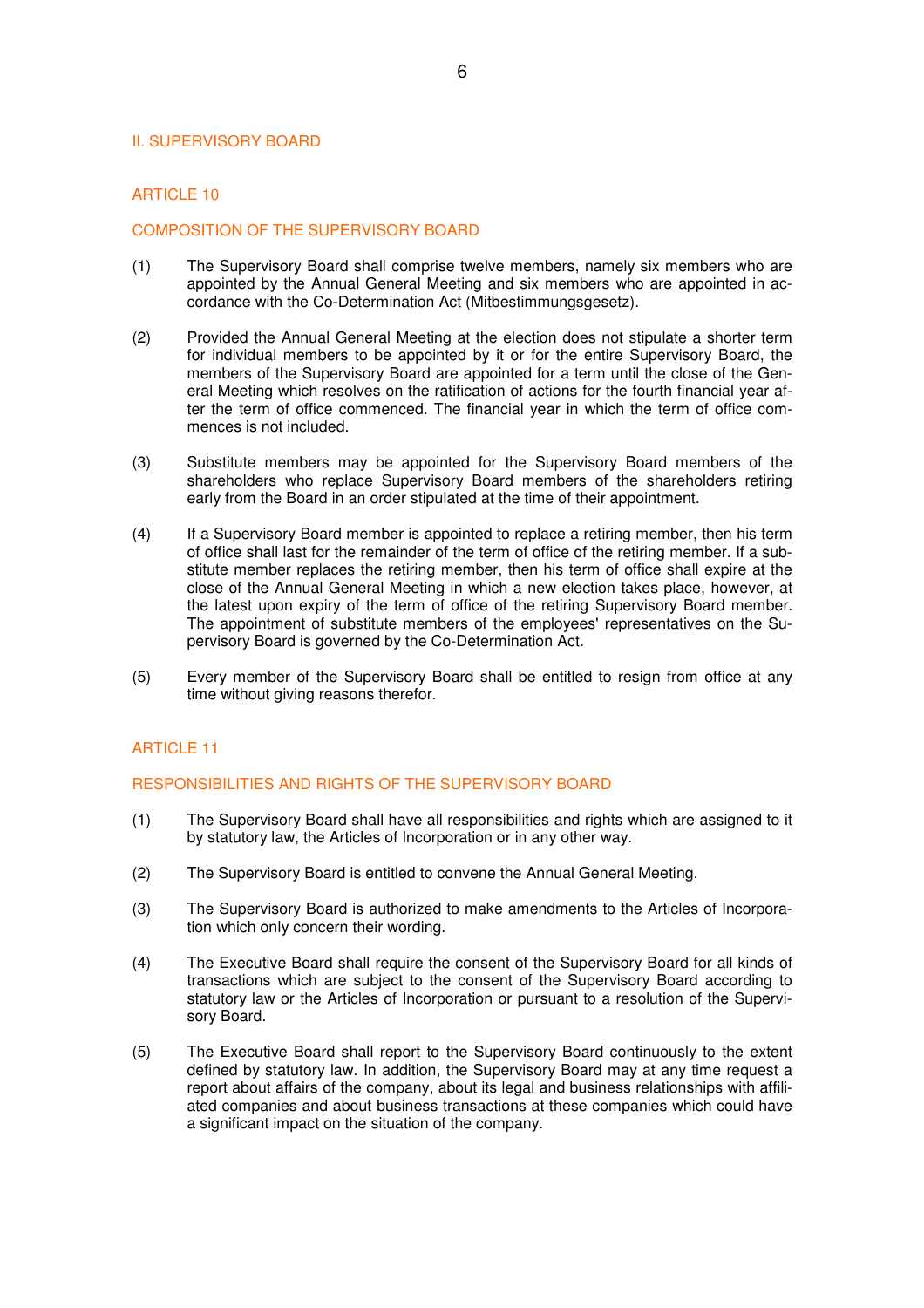(6) The Supervisory Board is entitled at any time to monitor the entire business administration by the Executive Board and, in this regard, to inspect all books and records of the company and examine its assets.

# ARTICLE 12

#### CHAIRMAN OF THE SUPERVISORY BOARD

- (1) The Supervisory Board elects a Chairman and at least one Deputy Chairman from among its members. The election is made, in each case, for the term of office of these appointed Supervisory Board members. If one of the latter ceases to be a member of the Supervisory Board during his term of office, a new election to replace such a member shall be held without undue delay.
- (2) If the Chairman and his Deputies are unavailable to fulfill their responsibilities, the oldest member of the Supervisory Board in terms of age shall assume these responsibilities for the time of unavailability.

#### ARTICLE 13

# DECLARATIONS OF INTENT OF THE SUPERVISORY BOARD

- (1) Declarations of intent of the Supervisory Board and its committees are made on behalf of the Supervisory Board by the Chairman or, if he is unavailable, by his Deputies.
- (2) The Chairman or, if he is unavailable, his Deputies are the permanent representative of the Supervisory Board vis-à-vis third parties, particularly vis-à-vis courts and public authorities as well as vis-à-vis the Executive Board.

# ARTICLE 14

#### RULES OF PROCEDURE, COMMITTEES, ADVISORY COUNCILS

- (1) The Supervisory Board lays down rules of procedures for itself.
- (2) The Supervisory Board forms a committee according to Section 27 para. 3 Co-Determination Act. The Supervisory Board may form other committees from among its members and determine their responsibilities and rights. To the extent legally permissible, the authority to take decisions may also be transferred to the committees.
- (3) If the Chairman of the Supervisory Board is a member of a committee which is composed of the same number of Supervisory Board members of the shareholders and employees and if a voting in the committee results in a parity of votes, then at a new ballot concerning the same matter the Chairman shall have two votes if the new ballot also results in a parity of votes. Section 108 para. 3 AktG shall apply also to the casting of the second vote.
- (4) The Supervisory Board and the committees may use the assistance of experts for the fulfillment of their duties. They may invite experts and informants to their meetings.
- (5) To the extent legally permissible, the provision in Article 13 para. 2 of the Articles of Incorporation shall apply accordingly to committees.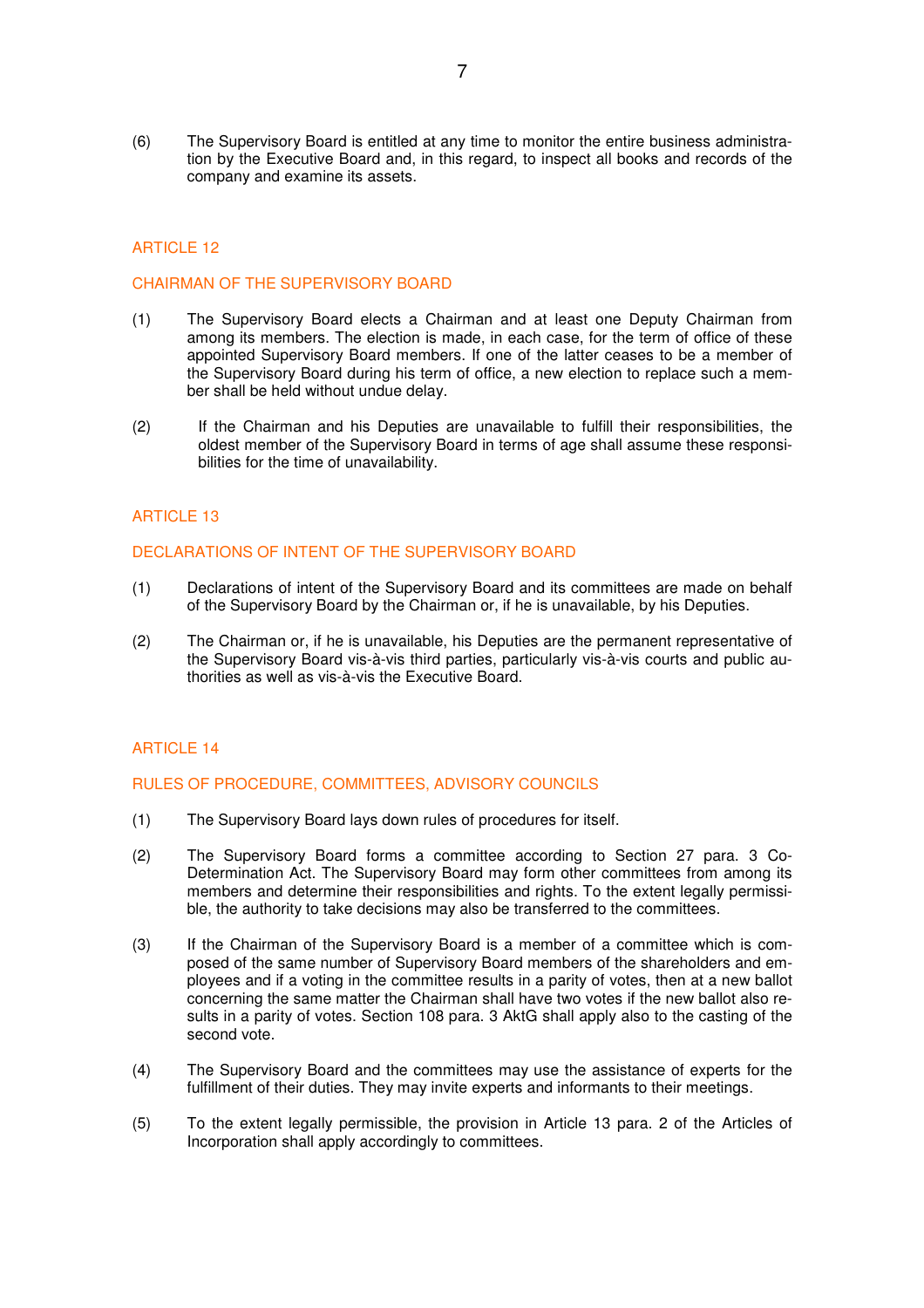(6) For specific purposes, the Supervisory Board may establish advisory councils whose members do not have to belong to the Supervisory Board. It may lay down rules of procedures for such advisory councils and, if applicable, determine the remuneration of their members.

# ARTICLE 15

# MEETINGS OF THE SUPERVISORY BOARD, RESOLUTIONS

(1) Supervisory Board meetings are convened by the Chairman or, if he is unavailable, by his Deputies. The convening may be done in writing, by facsimile, by telephone or by telegram.

The invitation shall occur within a period of two weeks and shall include the individual items of the agenda. In urgent cases, the convening period may be shortened.

- (2) The Chairman of the Supervisory Board may postpone a convened meeting for important reasons.
- (3) The Chairman of the Supervisory Board or, if he is unavailable, his Deputies shall have the chair.
- (4) The Supervisory Board shall constitute a quorum if all members have been invited under their last known address and if at least half of the total number of members of which it comprises participate in the passing of a resolution. The passing of a resolution on an item on the agenda which was not included in the invitation is only permissible if no member of the Supervisory Board present objects to the passing of the resolution and at least two thirds of the members are present.
- (5) Resolutions of the Supervisory Board shall be adopted by simple majority of the votes cast unless required otherwise by statutory law. This also applies to elections. The form of voting is determined by the Chairman. If, however, a member of the Supervisory Board applies for a secret vote, then the voting shall be in secret.
- (6) If a vote results in a parity of votes, a new discussion shall only take place if the majority of the Supervisory Board so resolves. Otherwise, a new vote shall take place without undue delay. If this new vote on the same issue also results in a parity of votes, the Chairman of the Supervisory Board shall have two votes.
- (7) An absent Supervisory Board member may have his written vote delivered by another Supervisory Board member. This also applies to the submission of the second vote of the Chairman of the Supervisory Board.
- (8) If no equal numbers of shareholder representatives and of employee representatives on the Supervisory Board take part in the passing of a resolution, the voting about a subject of discussion is, upon motion of at least two Supervisory Board members, to be postponed for a maximum of four weeks. A renewed postponement of the same subject of discussion is not permissible.
- (9) A resolution may be passed in writing, by telephone or in another comparable form of passing a resolution, if the Chairman of the Supervisory Board so directs for specific reasons and if no member objects to this. Resolutions passed in another way than by written submission of votes have to be subsequently confirmed in writing. Apart from this, the aforementioned provisions shall apply accordingly.
- (10) The invalidity of a resolution of the Supervisory Board may only be asserted by means of a lawsuit lodged within one month after knowledge was obtained of the resolution.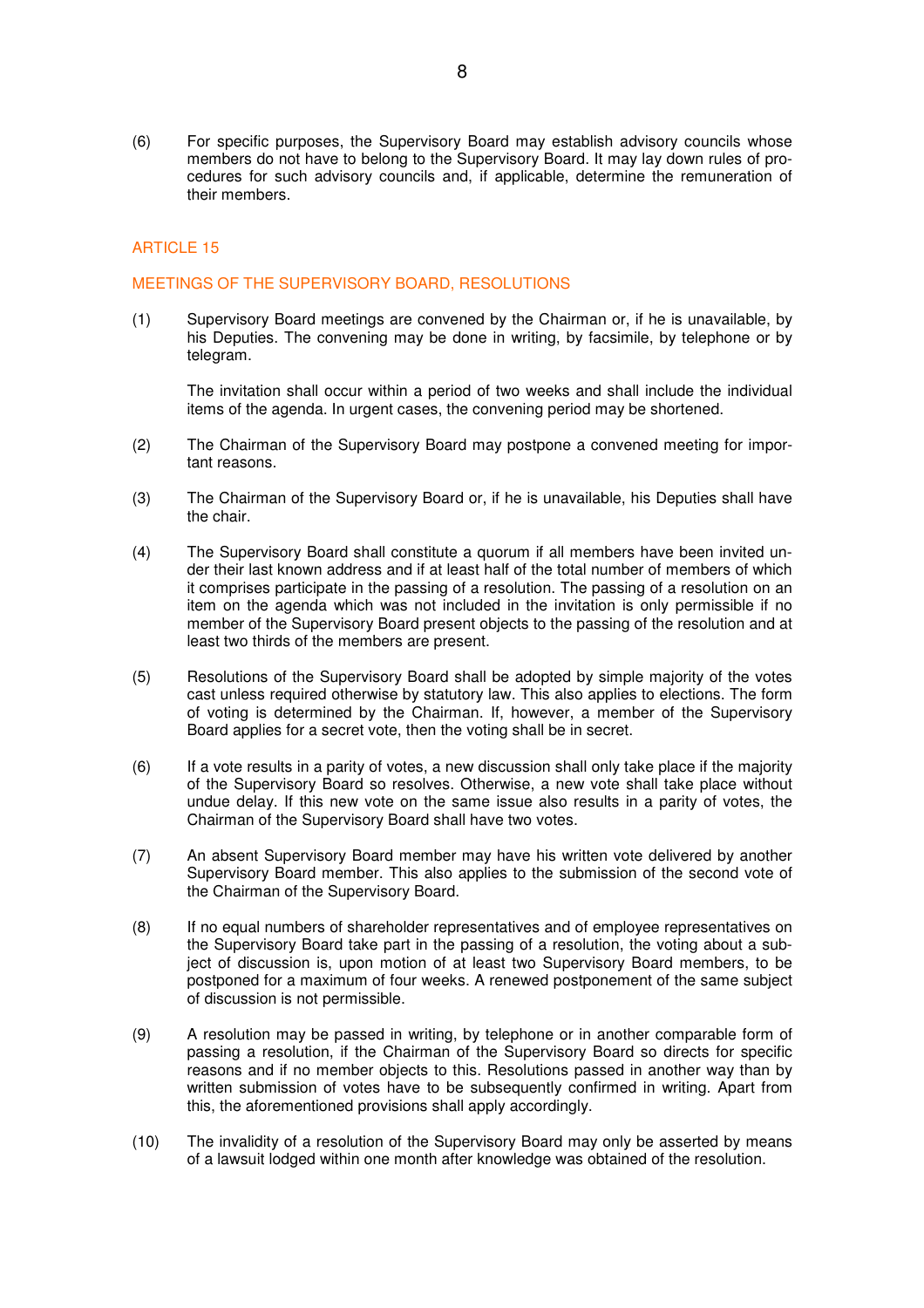#### ARTICLE 16

#### MINUTES

Minutes shall be prepared of meetings and resolutions of the Supervisory Board and its committees which are to be signed by the Chairman of the respective meeting or, in the case of Article 15 para. 9 of the Articles of Incorporation, by the Chairman of the Supervisory Board.

## **ARTICLE 17**

#### REMUNERATION OF THE SUPERVISORY BOARD

- (1) Each Supervisory Board member shall receive a fixed remuneration in addition to the reimbursement of his expenses. This fixed remuneration amounts to EUR 30,000.00. It is payable after the conclusion of the financial year.
- (2) The Chairman of the Supervisory board shall receive four times the remuneration; Deputies of the Chairman shall receive twice the amount. For the chairmanship of the Annual General Meeting in the case of Article 21 para. 1 sentence 2 and para. 2 of the Articles of Incorporation and also for the membership in one or several committees which are established not only on a temporary basis, the Supervisory Board members shall receive an additional remuneration in the amount of the annual remuneration pursuant to para. 1; the Chairman of a committee shall receive a maximum of one and a half times of the annual remuneration even if he is the Chairman of more than one committee or a member in a committee. Sentence 2 shall not apply with regard to the committee pursuant to Section 27 para. 3 Co-Determination Act.
- (3) The company shall reimburse each Supervisory Board member for the applicable valueadded tax in respect of his remuneration.

#### III. ANNUAL GENERAL MEETING OF SHAREHOLDERS

#### ARTICLE 18

#### CONVENING THE ANNUAL GENERAL MEETING

- (1) The Annual General Meeting shall be held at the registered office of the company, at the registered office of a branch or subsidiary of the company or at the place of a German stock exchange in the Federal Republic of Germany. In case that difficulties are encountered with regard to the holding of the Annual General Meeting at these venues, the Executive Board or the Supervisory Board may convene the General Meeting at a different venue. The venue of the Annual General Meeting is to be stated in the invitation.
- (2) The Annual General Meeting is to be convened by the Executive Board or the Supervisory Board.
- (3) The Ordinary Annual General Meeting of Shareholders shall be held within the first eight months of every financial year. Extraordinary General Meetings may be convened as often as it is deemed necessary in the interest of the company.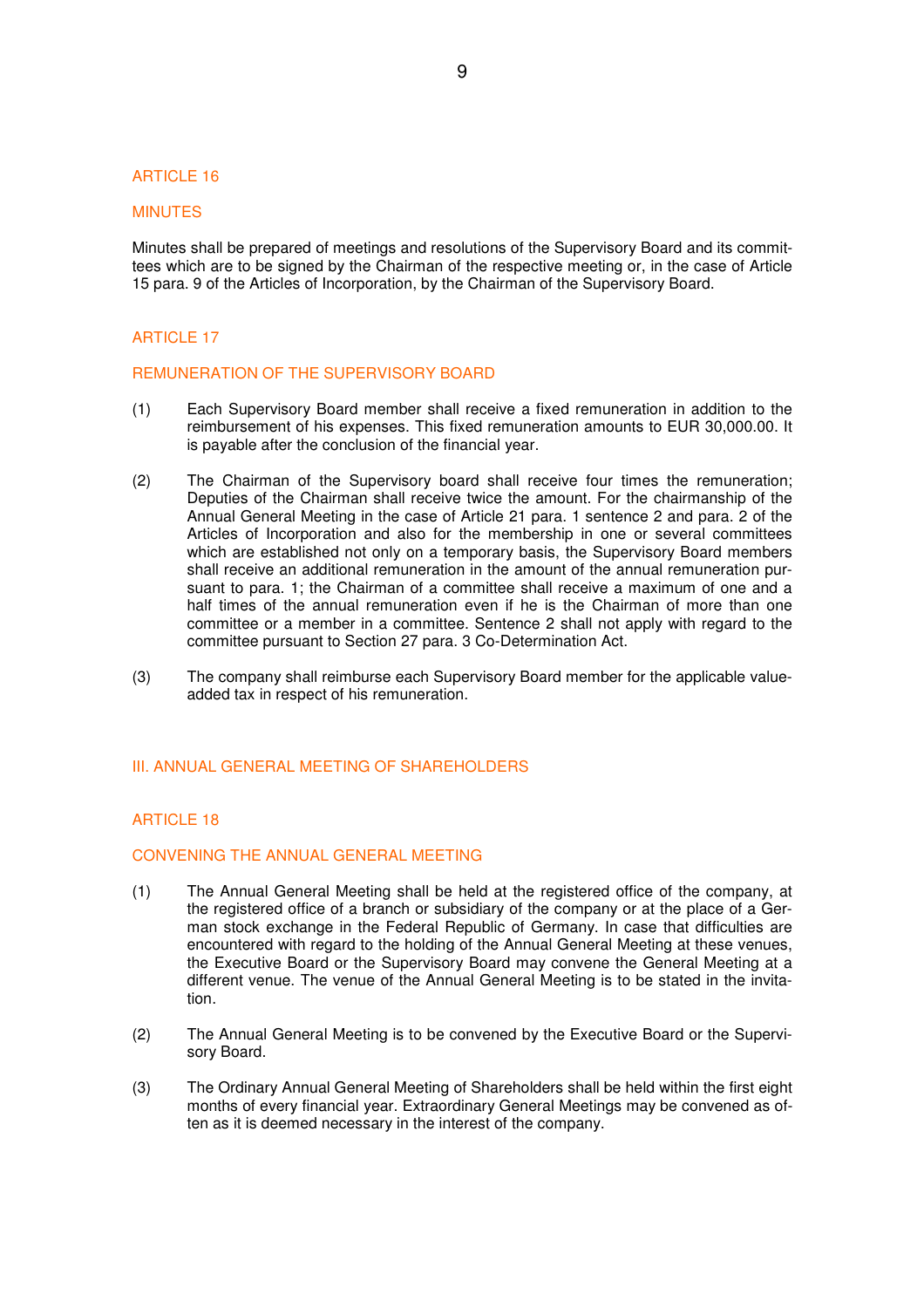(4) The Annual General Meeting shall be called in accordance with the legally required deadline.

# ARTICLE 19

#### ANNUAL GENERAL MEETING REGISTRATION, PROOF OF ELIGIBILITY

- (1) Only shareholders who register in advance are entitled to participate in the Annual General Meeting and exercise their voting rights. The registration must be received by the company in text form at the address provided in the notice of meeting at least six days prior to the day of the meeting. In the event the Executive Board calls the meeting, it is authorized to stipulate a shorter deadline measured in days. In the event the Supervisory Board calls the meeting, it is also authorized to stipulate a shorter deadline measured in days. The day of the meeting and the day of receipt of the registration shall not be included when calculating the number of days to the deadline.
- (2) Furthermore, in order to be eligible to participate in the Annual General Meeting and exercise their voting rights, the respective shareholders of the company must provide proof of their shareholdings by way of a special confirmation in text form in English or German provided by the financial institution holding the shareholders' certificates. Such proof of eligibility shall refer to the twenty-first day before the meeting. The proof of eligibility must be received by the company at the address provided in the notice of meeting at least six days prior to the meeting. In the event the Executive Board calls the meeting, it is authorized to stipulate a shorter deadline measured in days. In the event the Supervisory Board calls the meeting, it is also authorized to stipulate a shorter deadline measured in days. The day of the meeting and the day of receipt of the proof of eligibility shall not be included when calculating the number of days to the deadline. For the purpose of attendance at the Annual General Meeting and the exercise of voting rights, only those who have provided such proof shall be deemed shareholders of the Company.

#### ARTICLE 20

#### VOTING RIGHTS

- (1) Each share grants one vote.
- (2) The voting right may be exercised through proxies. The power of attorney, its cancellation and proof of the authorization vis-à-vis the company must be in text form.
- (3) As long as share certificates have not been issued, the requirements for exercising the voting rights by the shareholders at the Annual General Meeting shall be defined in the invitation to the Annual General Meeting.

#### ARTICLE 21

# CHAIRMANSHIP AT THE ANNUAL GENERAL MEETING

- (1) The Chairman of the Supervisory Board shall chair the Annual General Meeting. In case he is unavailable, he shall determine another Supervisory Board member who assumes this task.
- (2) If the Chairman is unavailable and has not appointed another person as his Deputy, the Annual General Meeting shall be chaired by a Supervisory Board member elected by the shareholder representatives on the Supervisory Board.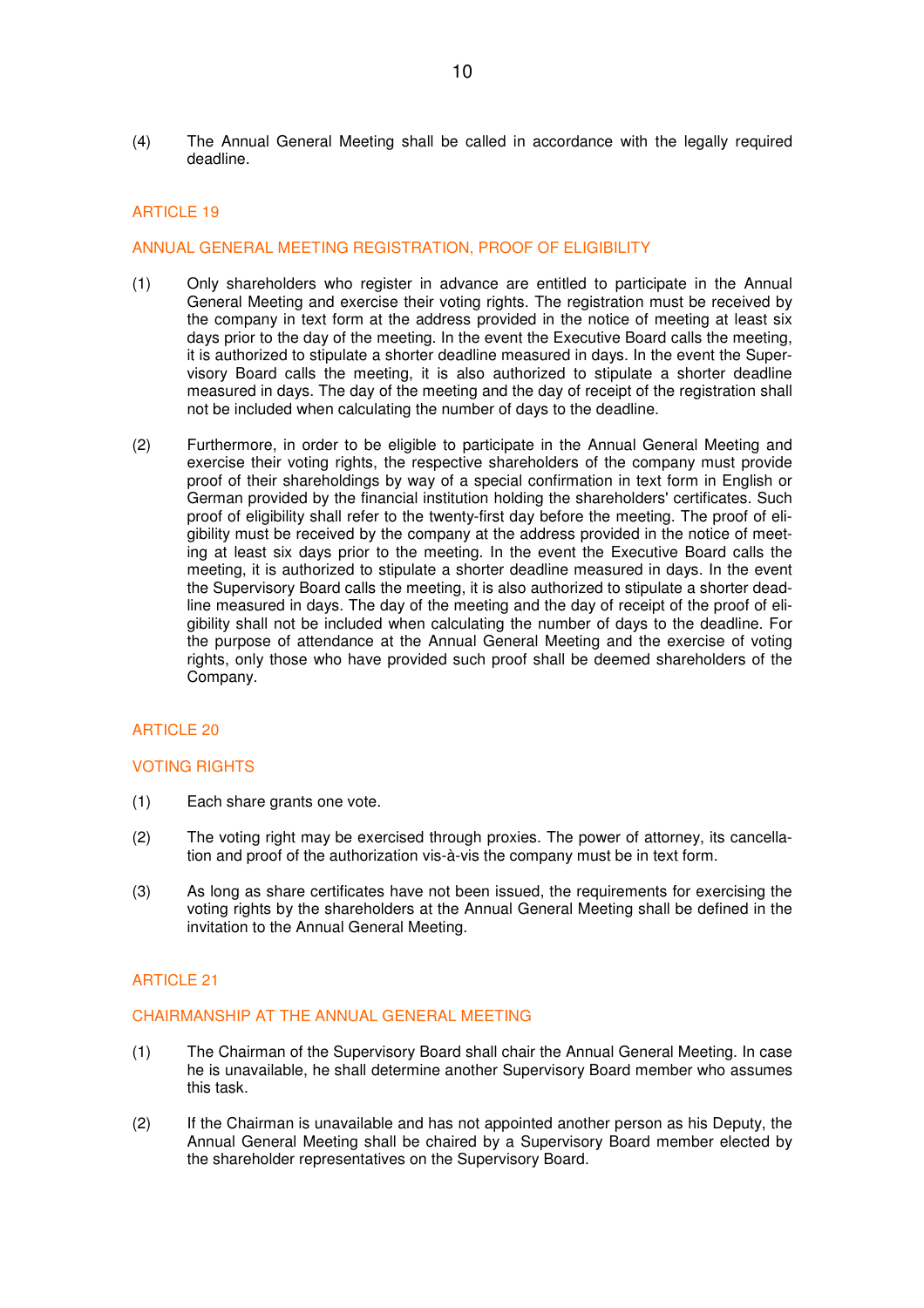(3) The Chairman shall chair the discussions and determine the order of the items to be discussed as well as the manner of voting. The result of the voting can be established in accordance with the subtraction method by way of subtracting the yes or no votes and abstentions from the total number of votes to which the eligible shareholders are entitled.

# ARTICLE 22

#### RESOLUTIONS OF THE ANNUAL GENERAL MEETING

- (1) The resolutions of the Annual General Meeting shall require the simple majority of the votes cast unless required otherwise by mandatory statutory law. Where statutory law requires a majority of the subscribed capital represented at the passing of the resolution, the simple majority of the subscribed capital represented shall be sufficient, unless a larger majority is stipulated by mandatory statutory law.
- (2) If the voting results in a parity of votes, with the exception of elections, a motion shall be deemed rejected.
- (3) In the event that in an election the simple majority of votes cast is not achieved in the first ballot, a second ballot shall take place between the two persons who have received the highest number of votes. In the case of an equal number of votes in the second ballot, the decision shall be made by drawing lots.

# ARTICLE 23

#### MINUTES OF THE ANNUAL GENERAL MEETING

- (1) With regard to the discussions at the Annual General Meeting, minutes shall be recorded by a notary public which shall be signed by the notary and the Chairman.
- (2) The minutes, to which the evidentiary documents relating to the convening of the Annual General Meeting shall be enclosed as attachment if they are not recorded with their content in the minutes, shall have full evidentiary force both among the shareholders and in relation to their proxies.
- (3) The powers of attorney do not have to be attached to the minutes.

# D. ANNUAL FINANCIAL STATEMENTS AND APPROPRIATION OF BALANCE SHEET PROF-ITS

#### ARTICLE 24

FINANCIAL YEAR, ANNUAL FINANCIAL STATEMENTS, MANAGEMENT REPORT AND AN-NUAL REPORT RATIFICATION OF THE ACTIONS OF EXECUTIVE BOARD AND SUPERVISORY BOARD

- (1) The financial year shall be the calendar year.
- (2) The Executive Board shall prepare the annual financial statements, the management report, the annual report as well as the consolidated financial statements and the Group management report for the concluded financial year and submit them to the auditors